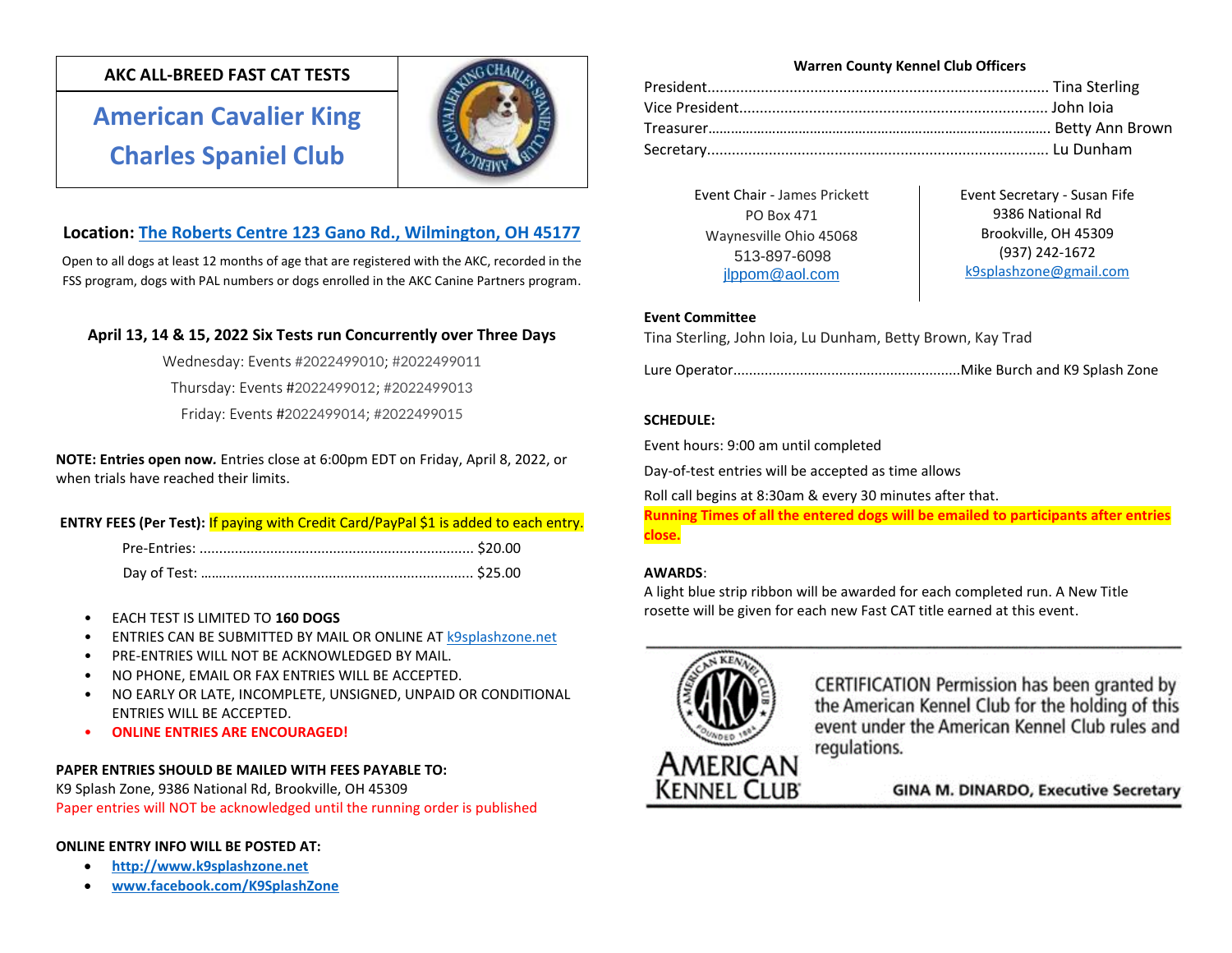**Electronic timing** will be used for this event. In the event of a malfunction of the timing equipment or inclement weather, 2 stop watches may be substituted for timing.

### **INSPECTION:**

All dogs will be inspected for soundness and measured prior to running each event. All bitches will be checked for being in season prior to running each event. Any entry found during inspection to be unfit to compete, lame, or bitches in season shall be barred from competition and entry fees shall be refunded.

### **TESTS, TITLES & TIMING:**

How Does a Fast CAT Work?

- 1. Fast CAT is a timed straight race of 100 yards.
- 2. Dogs run singularly.
- 3. The dog's time to complete the 100 yd dash is converted into mph
- 4. A handicap system is applied to a dog's MPH to determine the number of points earned. The handicap system is based on the height of the dog at its withers:
	- a. 18" or greater handicap is 1.0
	- b. 12" up to less than 18" handicap is 1.5
	- c. Below 12" handicap is 2.0
	- d. Points = MPH multiplied by the dog's handicap
	- e. Fast CAT suffix titles are earned at designated milestones:
	- f.  $BCAT = 150$  points
	- g. DCAT = 500 points
	- h.  $FCAT = 1,000$  points
	- i. FCAT# = every additional 500 points
- 5. Timing Devices: The time to complete the 100-yard dash is recorded to the nearest 1/100th of a second (e.g., 9.11). The club may use stopwatches or break-the-beam equipment to obtain the time. If stopwatches are used, there shall be two timers positioned at the finish line. An individual at the start line shall signal with an arm drop the moment the nose of the dog crosses the start line. The timers shall start their stopwatches at the bottom of the arm drop. The timers shall stop their watches when the nose of the dog crosses the finish line. The times from the two stopwatches shall be averaged to determine the recorded time.

Area of the course will be fenced with a fenced-in recovery area of 30 yards or larger. To learn more about AKC's Fast CAT please visit AKC Fast CAT webpage <http://images.akc.org/pdf/FastCATRegs04.2016.pdf>

# **ALL DOGS RUN AT OWNERS SOLE RISK NOTICE TO ALL EXHIBITORS**

- 1. Coursing Ability & Fast CAT tests are open to all dogs 12 months of age or older that are individually registered with AKC, recognized foreign registries, possess an FSS number**,** PAL #**,** ILP #**,** or Canine Partner Program number and open to all sighthounds as well as those with breed disqualifications.
- 2. Mixed breeds must be spayed or neutered to be eligible to run. AKC registered dogs with breed disqualifications may be entered.
- 3. Not AKC registered? NO PROBLEM! You will can register your Canine Partner with AKC. Download the registration form at: <http://www.akc.org/dog-owners/canine-partners/enroll/>
- 4. Entries will not be accepted without fees, signatures or the "Agreement" found on the Official AKC Entry Form.
- 5. REFUNDS: Bitches in season and lame dogs will be refused entry and, if presented at inspection, will be refunded entry fees. Refunds for other absences or withdrawals made after the event entry closing date will not be made.
- 6. Coursing is an athletic activity that can tax a dog's physical strength. Dogs that are overweight and/or out of condition may be at greater risk for injury and exhaustion. The Inspection Committee has the authority to disallow a dog's entry into a test, and in such instances, applicable entry fees will be refunded.
- 7. Battery powered; continuous loop lure machines will be used. The lure will consist of white plastic strips. Backup equipment will be available.
- 8. Muzzles are allowed. No pinch collars, and no electronic training collars or devices are allowed. The club recommends using a plain buckle collar and lead. No flexi leads will be allowed for safety reasons.
- 9. Exhibitors should follow their veterinarian's recommendation to assure their dogs are free of parasites, any communicable diseases and have appropriate vaccinations.
- 10. The Huntmaster is responsible for field safety and therefore he/she is in complete charge of all dogs and handlers on the field. In service to this responsibility, he/she has the authority to stop the lure in any potentially dangerous situation and signal the handler to retrieve a testing dog.
- 11. Any decisions made by the event's officials regarding the performance of an entered dog shall be final. Full discretionary power is given to the event officials to withhold any and all qualifications for lack of merit. The event officials are responsible for ensuring compliance with the AKC Regulations on the field.
- 12. Entry fees will not be refunded if the event cannot be started or completed by reason of riots, civil disturbances, fire, extreme and/or dangerous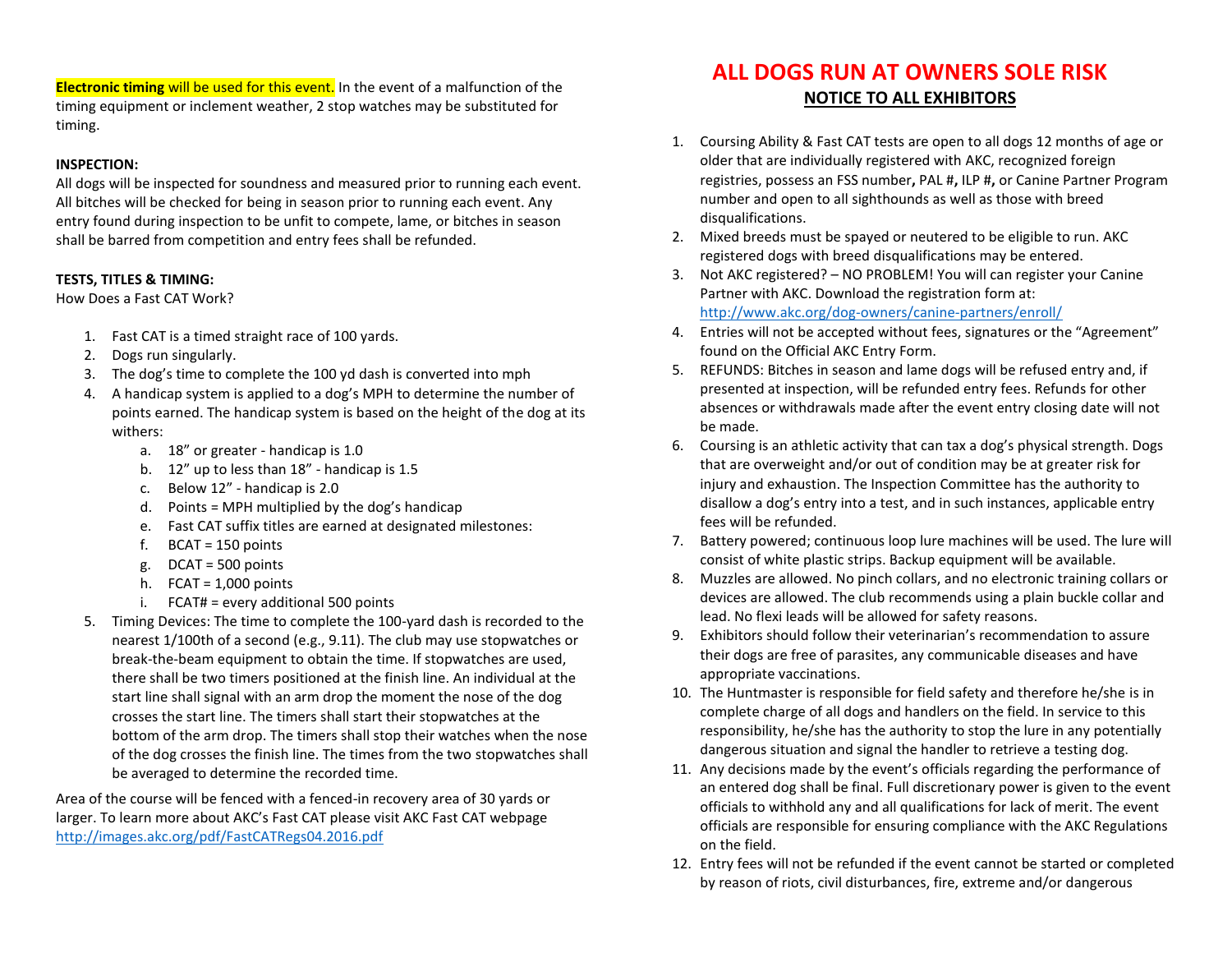weather conditions, an act of God, public emergency, act of a public enemy, strikes or any other cause beyond the control of the Club or its members and representatives.

- 13. Persons exhibiting conduct detrimental to AKC / ACKCSC / K9 Splash Zone / trial volunteers, or any dog(s) or other person(s) will be asked to leave the trial site.
- 14. There will be a minimum \$25 returned check charge.
- 15. A \$5.00 fine will be assessed for any loose dog on the field that is not competing in the course in progress.
- 16. A \$5.00 fine will be assessed for any handler not cleaning up after their dog.
- 17. ACKCSC reserves the right to alter the course due to field and/or weather conditions on the day of the test. The entire course and run-out area will be fenced. Areas outside of the course are not fenced. Exhibitors must always contain and control their dogs.
- 18. Children MUST be always under control of their parents or guardians.
- 19. Any dog that eliminates on course or in the run-out area will receive a nonqualifying (NQ) score.
- 20. Only the Lure Operator, Huntmaster, and Handler of the dog running in the course in progress will be permitted near the lure machine.
- 21. The club, ACKCSC, K9 Splash Zone, its agents, members, representatives, and volunteers assume no liability or responsibility for any loss, damage or injury sustained by exhibitors, handlers, or to any of their dogs or property and further assumes no responsibility for injury to children or spectators before, during, or after this event. By entering this event, you agree to this provision.

#### **WHAT IF MY DOG IS SICK THAT DAY?**

Please do not bring a sick, or lame dog, or a female in-season, to this event. Email the secretary and send a vet letter certifying the illness or injury to cancel your entry. Your entry fees will be refunded.

#### **EVENT DISCLAIMER:**

By entering the event premises, you consent to photography and video recording and its/their release, publication, exhibition, or reproduction to be used for news, webcast, promotional purposes, advertising and inclusion on websites. You waive all rights you may have to any claims for payment or royalties in connection with any exhibition of photographs or video recording.

You also waive the right to inspect or approve any photo or video taken by ACKCSC or the person or entity designated to do so by ACKCSC.



**DIRECTIONS: [Roberts Centre -](https://www.google.com/maps/place/Roberts+Centre/@39.5221898,-83.8448787,17z/data=!3m1!4b1!4m5!3m4!1s0x8840b8d3c757915b:0xcec40842d9d9fd65!8m2!3d39.5221898!4d-83.84269) Google Maps**

# **Special Awards for Cavaliers!**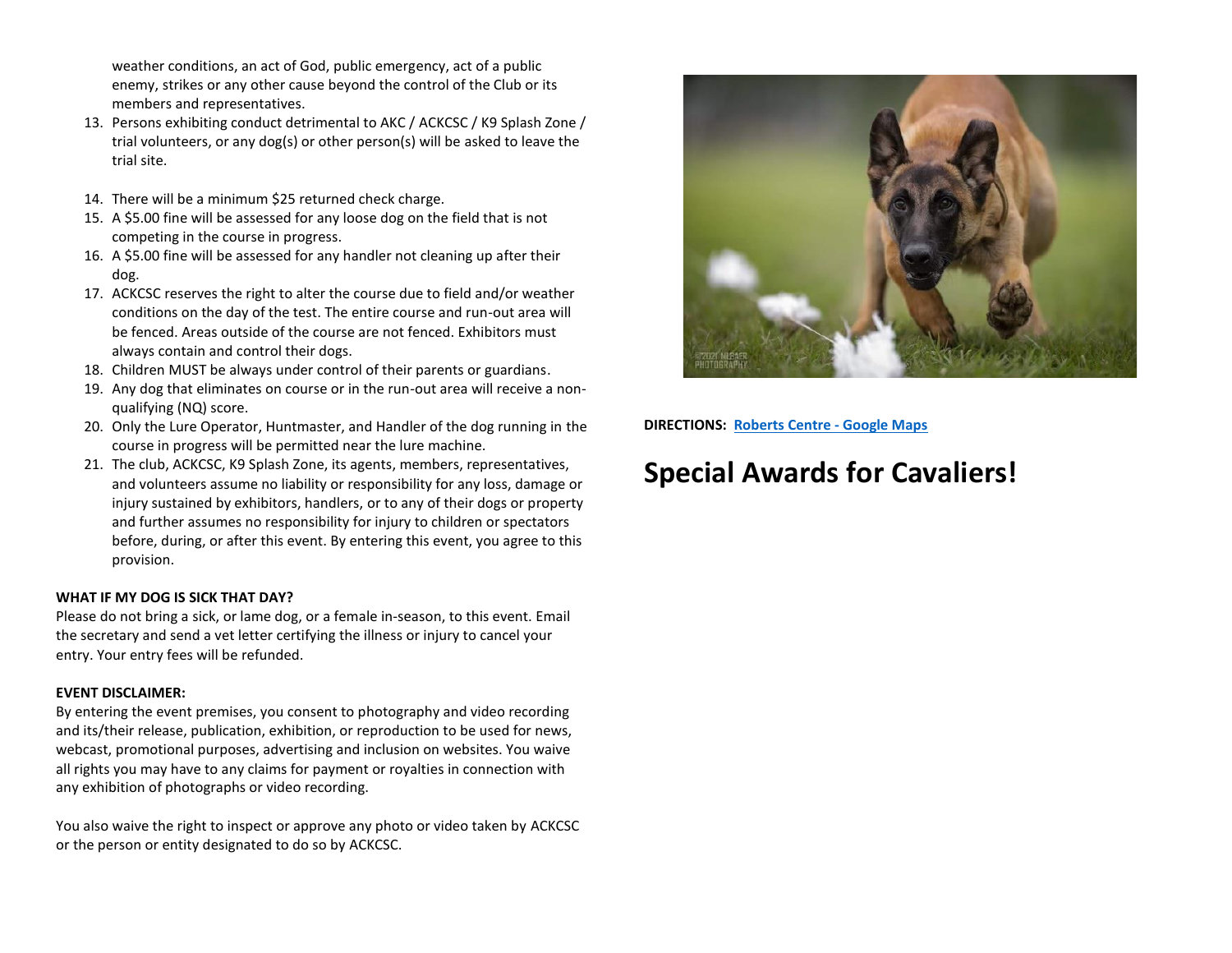|                                                                                                                                                                                                                                                                                                                                                                                                                                                                                                                                                                                                                                                                                                                                                                                                                                                                                                                                                                                                                                                                                                                                                                                                                                                                                                                                                                                                                                                                                                                                                                                                                                                                                                                                                                                                                                                                                                                                                                                                                                                                                                                                                                                                                                                                                                                                                                                                                                                                                                                                                                                                                                                                                                                                                                                                                                                                                                                                                                                                                                                                                                                                                                                                                                                                                                                                                                                                                                                        |                       | AMERICAN KENNEL CLUB LURE COURSING ENTRY FORM                                             |  |                                   |                                        |  |  |
|--------------------------------------------------------------------------------------------------------------------------------------------------------------------------------------------------------------------------------------------------------------------------------------------------------------------------------------------------------------------------------------------------------------------------------------------------------------------------------------------------------------------------------------------------------------------------------------------------------------------------------------------------------------------------------------------------------------------------------------------------------------------------------------------------------------------------------------------------------------------------------------------------------------------------------------------------------------------------------------------------------------------------------------------------------------------------------------------------------------------------------------------------------------------------------------------------------------------------------------------------------------------------------------------------------------------------------------------------------------------------------------------------------------------------------------------------------------------------------------------------------------------------------------------------------------------------------------------------------------------------------------------------------------------------------------------------------------------------------------------------------------------------------------------------------------------------------------------------------------------------------------------------------------------------------------------------------------------------------------------------------------------------------------------------------------------------------------------------------------------------------------------------------------------------------------------------------------------------------------------------------------------------------------------------------------------------------------------------------------------------------------------------------------------------------------------------------------------------------------------------------------------------------------------------------------------------------------------------------------------------------------------------------------------------------------------------------------------------------------------------------------------------------------------------------------------------------------------------------------------------------------------------------------------------------------------------------------------------------------------------------------------------------------------------------------------------------------------------------------------------------------------------------------------------------------------------------------------------------------------------------------------------------------------------------------------------------------------------------------------------------------------------------------------------------------------------------|-----------------------|-------------------------------------------------------------------------------------------|--|-----------------------------------|----------------------------------------|--|--|
| Club:                                                                                                                                                                                                                                                                                                                                                                                                                                                                                                                                                                                                                                                                                                                                                                                                                                                                                                                                                                                                                                                                                                                                                                                                                                                                                                                                                                                                                                                                                                                                                                                                                                                                                                                                                                                                                                                                                                                                                                                                                                                                                                                                                                                                                                                                                                                                                                                                                                                                                                                                                                                                                                                                                                                                                                                                                                                                                                                                                                                                                                                                                                                                                                                                                                                                                                                                                                                                                                                  |                       | Date(s)                                                                                   |  | Event $#(s)$                      |                                        |  |  |
| <b>American Cavalier King</b>                                                                                                                                                                                                                                                                                                                                                                                                                                                                                                                                                                                                                                                                                                                                                                                                                                                                                                                                                                                                                                                                                                                                                                                                                                                                                                                                                                                                                                                                                                                                                                                                                                                                                                                                                                                                                                                                                                                                                                                                                                                                                                                                                                                                                                                                                                                                                                                                                                                                                                                                                                                                                                                                                                                                                                                                                                                                                                                                                                                                                                                                                                                                                                                                                                                                                                                                                                                                                          | April 13, 14, 15 2022 |                                                                                           |  | Wednesday: 2022499010; 2022499011 |                                        |  |  |
| <b>Charles Spaniel Club</b>                                                                                                                                                                                                                                                                                                                                                                                                                                                                                                                                                                                                                                                                                                                                                                                                                                                                                                                                                                                                                                                                                                                                                                                                                                                                                                                                                                                                                                                                                                                                                                                                                                                                                                                                                                                                                                                                                                                                                                                                                                                                                                                                                                                                                                                                                                                                                                                                                                                                                                                                                                                                                                                                                                                                                                                                                                                                                                                                                                                                                                                                                                                                                                                                                                                                                                                                                                                                                            |                       |                                                                                           |  | Thursday: 2022499012; 2022499013  |                                        |  |  |
|                                                                                                                                                                                                                                                                                                                                                                                                                                                                                                                                                                                                                                                                                                                                                                                                                                                                                                                                                                                                                                                                                                                                                                                                                                                                                                                                                                                                                                                                                                                                                                                                                                                                                                                                                                                                                                                                                                                                                                                                                                                                                                                                                                                                                                                                                                                                                                                                                                                                                                                                                                                                                                                                                                                                                                                                                                                                                                                                                                                                                                                                                                                                                                                                                                                                                                                                                                                                                                                        |                       |                                                                                           |  |                                   | Friday: 2022499014; 2022499015         |  |  |
| Location:                                                                                                                                                                                                                                                                                                                                                                                                                                                                                                                                                                                                                                                                                                                                                                                                                                                                                                                                                                                                                                                                                                                                                                                                                                                                                                                                                                                                                                                                                                                                                                                                                                                                                                                                                                                                                                                                                                                                                                                                                                                                                                                                                                                                                                                                                                                                                                                                                                                                                                                                                                                                                                                                                                                                                                                                                                                                                                                                                                                                                                                                                                                                                                                                                                                                                                                                                                                                                                              |                       | Event Type:<br>$\Box$ Wednesday Fast CAT Test #1                                          |  |                                   | $\Box$ Wednesday Fast CAT Test #2      |  |  |
| <b>The Roberts Centre</b>                                                                                                                                                                                                                                                                                                                                                                                                                                                                                                                                                                                                                                                                                                                                                                                                                                                                                                                                                                                                                                                                                                                                                                                                                                                                                                                                                                                                                                                                                                                                                                                                                                                                                                                                                                                                                                                                                                                                                                                                                                                                                                                                                                                                                                                                                                                                                                                                                                                                                                                                                                                                                                                                                                                                                                                                                                                                                                                                                                                                                                                                                                                                                                                                                                                                                                                                                                                                                              |                       | $\Box$ Thursday Fast CAT Test #1                                                          |  |                                   | $\Box$ Thursday Fast CAT Test #2       |  |  |
| 123 Gano Rd.<br>Wilmington, OH 45177                                                                                                                                                                                                                                                                                                                                                                                                                                                                                                                                                                                                                                                                                                                                                                                                                                                                                                                                                                                                                                                                                                                                                                                                                                                                                                                                                                                                                                                                                                                                                                                                                                                                                                                                                                                                                                                                                                                                                                                                                                                                                                                                                                                                                                                                                                                                                                                                                                                                                                                                                                                                                                                                                                                                                                                                                                                                                                                                                                                                                                                                                                                                                                                                                                                                                                                                                                                                                   |                       | $\Box$ Friday Fast CAT Test #1                                                            |  | Friday Fast CAT Test #2           |                                        |  |  |
|                                                                                                                                                                                                                                                                                                                                                                                                                                                                                                                                                                                                                                                                                                                                                                                                                                                                                                                                                                                                                                                                                                                                                                                                                                                                                                                                                                                                                                                                                                                                                                                                                                                                                                                                                                                                                                                                                                                                                                                                                                                                                                                                                                                                                                                                                                                                                                                                                                                                                                                                                                                                                                                                                                                                                                                                                                                                                                                                                                                                                                                                                                                                                                                                                                                                                                                                                                                                                                                        |                       | Online Entry Available at K9 Splash Zone Choice of Running Time with Online Entries ONLY! |  |                                   |                                        |  |  |
|                                                                                                                                                                                                                                                                                                                                                                                                                                                                                                                                                                                                                                                                                                                                                                                                                                                                                                                                                                                                                                                                                                                                                                                                                                                                                                                                                                                                                                                                                                                                                                                                                                                                                                                                                                                                                                                                                                                                                                                                                                                                                                                                                                                                                                                                                                                                                                                                                                                                                                                                                                                                                                                                                                                                                                                                                                                                                                                                                                                                                                                                                                                                                                                                                                                                                                                                                                                                                                                        |                       | Entry Fees: Pre-reg PER TRIAL: \$20. Day of fees: \$25.                                   |  |                                   |                                        |  |  |
|                                                                                                                                                                                                                                                                                                                                                                                                                                                                                                                                                                                                                                                                                                                                                                                                                                                                                                                                                                                                                                                                                                                                                                                                                                                                                                                                                                                                                                                                                                                                                                                                                                                                                                                                                                                                                                                                                                                                                                                                                                                                                                                                                                                                                                                                                                                                                                                                                                                                                                                                                                                                                                                                                                                                                                                                                                                                                                                                                                                                                                                                                                                                                                                                                                                                                                                                                                                                                                                        |                       | Make checks payable to K9 Splash Zone and mail entries and check to:                      |  |                                   |                                        |  |  |
| Class:                                                                                                                                                                                                                                                                                                                                                                                                                                                                                                                                                                                                                                                                                                                                                                                                                                                                                                                                                                                                                                                                                                                                                                                                                                                                                                                                                                                                                                                                                                                                                                                                                                                                                                                                                                                                                                                                                                                                                                                                                                                                                                                                                                                                                                                                                                                                                                                                                                                                                                                                                                                                                                                                                                                                                                                                                                                                                                                                                                                                                                                                                                                                                                                                                                                                                                                                                                                                                                                 |                       | K9 Splash Zone, 9386 National Rd, Brookville, OH 45309<br>Breed:                          |  |                                   |                                        |  |  |
| □Under 12" $\Box$ 12" to under 18" $\Box$ 18" & over                                                                                                                                                                                                                                                                                                                                                                                                                                                                                                                                                                                                                                                                                                                                                                                                                                                                                                                                                                                                                                                                                                                                                                                                                                                                                                                                                                                                                                                                                                                                                                                                                                                                                                                                                                                                                                                                                                                                                                                                                                                                                                                                                                                                                                                                                                                                                                                                                                                                                                                                                                                                                                                                                                                                                                                                                                                                                                                                                                                                                                                                                                                                                                                                                                                                                                                                                                                                   |                       |                                                                                           |  | \$                                | I Enclose Entry fees in the amount of: |  |  |
| Breeder:                                                                                                                                                                                                                                                                                                                                                                                                                                                                                                                                                                                                                                                                                                                                                                                                                                                                                                                                                                                                                                                                                                                                                                                                                                                                                                                                                                                                                                                                                                                                                                                                                                                                                                                                                                                                                                                                                                                                                                                                                                                                                                                                                                                                                                                                                                                                                                                                                                                                                                                                                                                                                                                                                                                                                                                                                                                                                                                                                                                                                                                                                                                                                                                                                                                                                                                                                                                                                                               |                       | *Registration #                                                                           |  | Sex:                              | Date of Birth:                         |  |  |
|                                                                                                                                                                                                                                                                                                                                                                                                                                                                                                                                                                                                                                                                                                                                                                                                                                                                                                                                                                                                                                                                                                                                                                                                                                                                                                                                                                                                                                                                                                                                                                                                                                                                                                                                                                                                                                                                                                                                                                                                                                                                                                                                                                                                                                                                                                                                                                                                                                                                                                                                                                                                                                                                                                                                                                                                                                                                                                                                                                                                                                                                                                                                                                                                                                                                                                                                                                                                                                                        |                       |                                                                                           |  |                                   |                                        |  |  |
| *Type of Registration:<br>$\Box$ AKC#                                                                                                                                                                                                                                                                                                                                                                                                                                                                                                                                                                                                                                                                                                                                                                                                                                                                                                                                                                                                                                                                                                                                                                                                                                                                                                                                                                                                                                                                                                                                                                                                                                                                                                                                                                                                                                                                                                                                                                                                                                                                                                                                                                                                                                                                                                                                                                                                                                                                                                                                                                                                                                                                                                                                                                                                                                                                                                                                                                                                                                                                                                                                                                                                                                                                                                                                                                                                                  |                       | $\Box$ AKC Canine Partner #                                                               |  | $\Box$ PAL/ILP #                  | $\Box$ Foreign # (list country)        |  |  |
| Full Name of Dog:                                                                                                                                                                                                                                                                                                                                                                                                                                                                                                                                                                                                                                                                                                                                                                                                                                                                                                                                                                                                                                                                                                                                                                                                                                                                                                                                                                                                                                                                                                                                                                                                                                                                                                                                                                                                                                                                                                                                                                                                                                                                                                                                                                                                                                                                                                                                                                                                                                                                                                                                                                                                                                                                                                                                                                                                                                                                                                                                                                                                                                                                                                                                                                                                                                                                                                                                                                                                                                      |                       |                                                                                           |  | Call Name:                        |                                        |  |  |
| Sire:                                                                                                                                                                                                                                                                                                                                                                                                                                                                                                                                                                                                                                                                                                                                                                                                                                                                                                                                                                                                                                                                                                                                                                                                                                                                                                                                                                                                                                                                                                                                                                                                                                                                                                                                                                                                                                                                                                                                                                                                                                                                                                                                                                                                                                                                                                                                                                                                                                                                                                                                                                                                                                                                                                                                                                                                                                                                                                                                                                                                                                                                                                                                                                                                                                                                                                                                                                                                                                                  |                       |                                                                                           |  |                                   |                                        |  |  |
| Dam:                                                                                                                                                                                                                                                                                                                                                                                                                                                                                                                                                                                                                                                                                                                                                                                                                                                                                                                                                                                                                                                                                                                                                                                                                                                                                                                                                                                                                                                                                                                                                                                                                                                                                                                                                                                                                                                                                                                                                                                                                                                                                                                                                                                                                                                                                                                                                                                                                                                                                                                                                                                                                                                                                                                                                                                                                                                                                                                                                                                                                                                                                                                                                                                                                                                                                                                                                                                                                                                   |                       |                                                                                           |  |                                   |                                        |  |  |
| Actual Owner(s):                                                                                                                                                                                                                                                                                                                                                                                                                                                                                                                                                                                                                                                                                                                                                                                                                                                                                                                                                                                                                                                                                                                                                                                                                                                                                                                                                                                                                                                                                                                                                                                                                                                                                                                                                                                                                                                                                                                                                                                                                                                                                                                                                                                                                                                                                                                                                                                                                                                                                                                                                                                                                                                                                                                                                                                                                                                                                                                                                                                                                                                                                                                                                                                                                                                                                                                                                                                                                                       |                       |                                                                                           |  |                                   |                                        |  |  |
| <b>Owners Address:</b>                                                                                                                                                                                                                                                                                                                                                                                                                                                                                                                                                                                                                                                                                                                                                                                                                                                                                                                                                                                                                                                                                                                                                                                                                                                                                                                                                                                                                                                                                                                                                                                                                                                                                                                                                                                                                                                                                                                                                                                                                                                                                                                                                                                                                                                                                                                                                                                                                                                                                                                                                                                                                                                                                                                                                                                                                                                                                                                                                                                                                                                                                                                                                                                                                                                                                                                                                                                                                                 |                       |                                                                                           |  |                                   |                                        |  |  |
| City:                                                                                                                                                                                                                                                                                                                                                                                                                                                                                                                                                                                                                                                                                                                                                                                                                                                                                                                                                                                                                                                                                                                                                                                                                                                                                                                                                                                                                                                                                                                                                                                                                                                                                                                                                                                                                                                                                                                                                                                                                                                                                                                                                                                                                                                                                                                                                                                                                                                                                                                                                                                                                                                                                                                                                                                                                                                                                                                                                                                                                                                                                                                                                                                                                                                                                                                                                                                                                                                  | State:                |                                                                                           |  | Zip:                              |                                        |  |  |
| Jr Handler #:<br>Name of Jr. Handler (if any):                                                                                                                                                                                                                                                                                                                                                                                                                                                                                                                                                                                                                                                                                                                                                                                                                                                                                                                                                                                                                                                                                                                                                                                                                                                                                                                                                                                                                                                                                                                                                                                                                                                                                                                                                                                                                                                                                                                                                                                                                                                                                                                                                                                                                                                                                                                                                                                                                                                                                                                                                                                                                                                                                                                                                                                                                                                                                                                                                                                                                                                                                                                                                                                                                                                                                                                                                                                                         |                       |                                                                                           |  |                                   |                                        |  |  |
| Name of Owner's Agent/Handler (if any) at Trial:                                                                                                                                                                                                                                                                                                                                                                                                                                                                                                                                                                                                                                                                                                                                                                                                                                                                                                                                                                                                                                                                                                                                                                                                                                                                                                                                                                                                                                                                                                                                                                                                                                                                                                                                                                                                                                                                                                                                                                                                                                                                                                                                                                                                                                                                                                                                                                                                                                                                                                                                                                                                                                                                                                                                                                                                                                                                                                                                                                                                                                                                                                                                                                                                                                                                                                                                                                                                       |                       |                                                                                           |  |                                   |                                        |  |  |
| AKC Rules, Regulations, Policies and Guidelines are available on the American Kennel Club website: www.akc.org<br><b>AGREEMENT</b><br>I CERTIFY that I am the actual owner of this dog, or that I am the duly authorized agent of the actual owner whose name I have entered above. In consideration of<br>the acceptance of this entry. I (we) agree to abide by the rules and regulations of The American Kennel Club in effect at the time of this trial, and by any additional<br>rules and regulations appearing in the premium list for this trial, and entry form. I (we) certify and represent that the dog entered is not a hazard to persons or<br>other dogs. The entry is submitted for acceptance on the foregoing representation and Agreement. I (we) agree that the club holding this event has the right to<br>refuse this entry for cause which the club shall deem sufficient. In consideration of the acceptance of this entry and of the holding of this event and of the<br>opportunity to have the dog judged and to win prize money, ribbons, or trophies, I (we) agree to hold the AKC, the event giving club, their members, directors,<br>governors, officers, agents superintendents or event secretary and the owner or lessor of the premises and any provider of services that are necessary to hold this<br>event and any employees or volunteers of the aforementioned parties, and any AKC approved judge, judging at this event, harmless from any claim for loss or<br>injury which may be alleged to have been caused directly or indirectly to any person or thing by the act of this dog while in or about the event premises or<br>grounds or near any entrance thereto, and I (we) personally assume all responsibility and liability for any such claim; and I (we) further agree to hold the<br>aforementioned parties harmless form any claim for loss, injury or damage to this dog. Additionally, I (we) hereby assume the sole responsibility for and agree to<br>indemnify, defend and save the aforementioned parties harmless from any and all loss and expense (including legal fees) by reason of the liability imposed by law<br>upon any of the aforementioned parties for damage because of bodily injuries, including death at any time resulting there from, sustained by any person or<br>persons, including myself (ourselves) or on account of damage to property, arising out of or in consequence of my (our) participation in this event, however such,<br>injuries death or property damage may be caused, and whether or not the same may have been caused or may be alleged to have been caused by the negligence<br>of the aforementioned parties or any of their employees, agents, or any other persons. I (WE) AGREE THAT ANY CAUSE OF ACTION, CONTROVERSY OR CLAIM<br>ARISING OUT OF OR RELATED TO THE ENTRY, EXHIBITION OR ATTENDANCE AT THE EVENT BETWEEN THE AKC AND MYSELF (OURSELVES) OR AS TO THE<br>CONSTRUCTION, INTERPRETATION AND EFFECT OF THIS AGREEMENT SHALL BE SETTLED BY ARBITRATION PURSUANT TO THE APPLICABLE RULES OF THE<br>AMERICAN ARBITRATION ASSOCIATION. HOWEVER, PRIOR TO ARBITRATION ALL APPLICABLE AKC BYLAWS, RULES, REGULATIONS AND PROCEDURES MUST<br>FIRST BE FOLLOWED AS SET FORTH IN THE AKC CHARTER AND BYLAWS, RULES, REGULATIONS, PUBLISHED POLICIES AND GUIDELINES.<br>Signature of Owner or his Agent duly authorized to make the entry: |                       |                                                                                           |  |                                   |                                        |  |  |
| Telephone:                                                                                                                                                                                                                                                                                                                                                                                                                                                                                                                                                                                                                                                                                                                                                                                                                                                                                                                                                                                                                                                                                                                                                                                                                                                                                                                                                                                                                                                                                                                                                                                                                                                                                                                                                                                                                                                                                                                                                                                                                                                                                                                                                                                                                                                                                                                                                                                                                                                                                                                                                                                                                                                                                                                                                                                                                                                                                                                                                                                                                                                                                                                                                                                                                                                                                                                                                                                                                                             |                       |                                                                                           |  | E-mail Address:                   |                                        |  |  |
|                                                                                                                                                                                                                                                                                                                                                                                                                                                                                                                                                                                                                                                                                                                                                                                                                                                                                                                                                                                                                                                                                                                                                                                                                                                                                                                                                                                                                                                                                                                                                                                                                                                                                                                                                                                                                                                                                                                                                                                                                                                                                                                                                                                                                                                                                                                                                                                                                                                                                                                                                                                                                                                                                                                                                                                                                                                                                                                                                                                                                                                                                                                                                                                                                                                                                                                                                                                                                                                        |                       |                                                                                           |  |                                   |                                        |  |  |